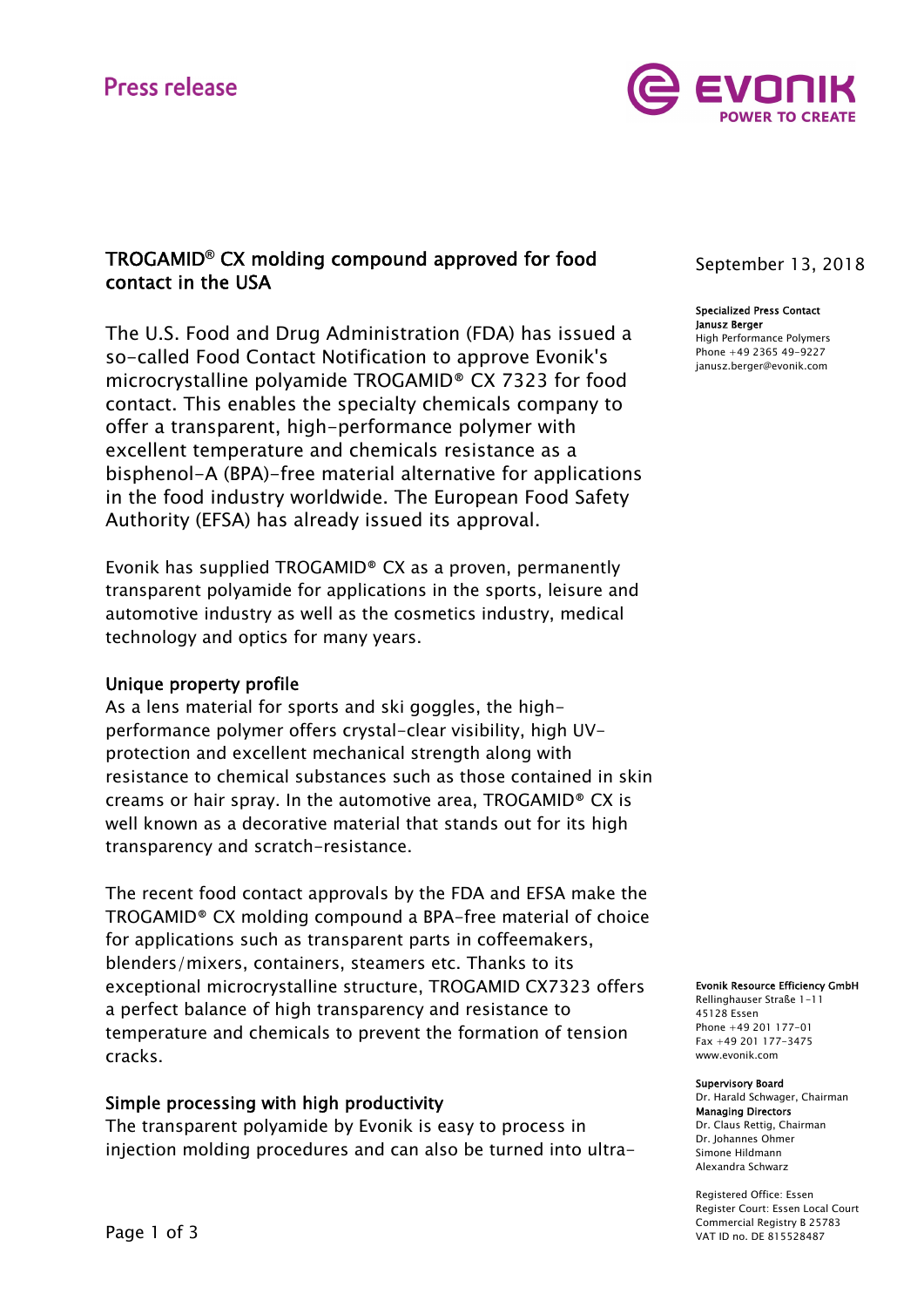

transparent films to create attractive, thin and complex designs without affecting manufacturing productivity.

Evonik has over 50 years of experience in the development and production of high-performance polymers. The company's extensive product portfolio offers solutions for virtually every industrial application.

To learn more about Evonik's high-performance polymers, visit Stand 4117 in Hall A4 at the 26th FAKUMA trade fair from October 16 to 20 in Friedrichshafen.



Image caption: Using its TROGAMID® CX7323, Evonik offers a BPA-free transparent material alternative for applications in the food industry ©Getty Image-Django).